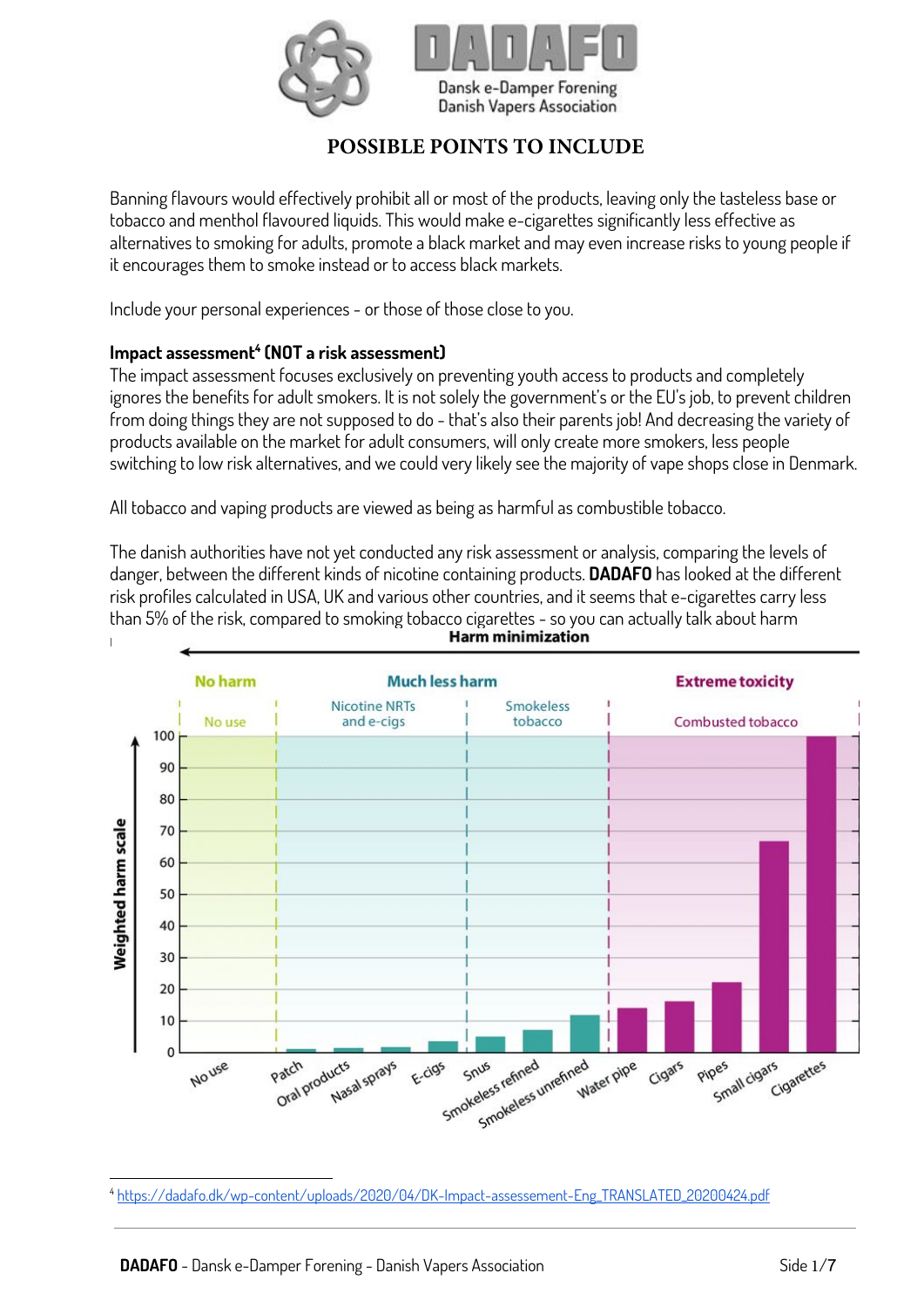

[https://www.researchgate.net/publication/322407636\\_Harm\\_Minimization\\_and\\_Tobacco\\_Control\\_Refra](https://www.researchgate.net/publication/322407636_Harm_Minimization_and_Tobacco_Control_Reframing_Societal_Views_of_Nicotine_Use_to_Rapidly_Save_Lives) ming Societal Views of Nicotine Use to Rapidly Save Lives



### <https://commons.wikimedia.org/wiki/File:Nicotineharm.png>

### **Importance of flavours to adults**

The availability of different flavours is the most attractive characteristic of e-cigarettes, according to a 2019 paper published in Environmental Health .

E-Liquid Flavor Preferences and Individual Factors Related to Vaping: A Survey among Dutch Never-Users, Smokers, Dual Users, and Exclusive Vapers

<https://www.ncbi.nlm.nih.gov/pmc/articles/PMC6926905/>

### **Changing patterns of first e-cigarette flavor used and current flavors used by 20,836 adult frequent e-cigarette users in the USA**

Adult frequent e-cigarette users in the USA who have completely switched from smoking cigarettes to using e-cigarettes are increasingly likely to have initiated e-cigarette use with non-tobacco flavors and to have transitioned from tobacco to non-tobacco flavors over time. Restricting access to non-tobacco e-cigarette flavors may discourage smokers from attempting to switch to e-cigarettes. <https://www.ncbi.nlm.nih.gov/pmc/articles/PMC6022703/>

**National Academies of Science, Engineering and Medicine (NASEM**) - "Public Health Consequences of e-cigarettes, January 2018" <https://www.nap.edu/read/24952/chapter/1>

**Public Health England (PHE)** - "Evidence review of e-cigarettes and heated tobacco products 2018: executive summary, March 2nd 2018" [https://assets.publishing.service.gov.uk/government/uploads/system/uploads/attachment\\_data/file/68](https://assets.publishing.service.gov.uk/government/uploads/system/uploads/attachment_data/file/684963/Evidence_review_of_e-cigarettes_and_heated_tobacco_products_2018.pdf) 4963/Evidence review of e-cigarettes and heated tobacco products 2018.pdf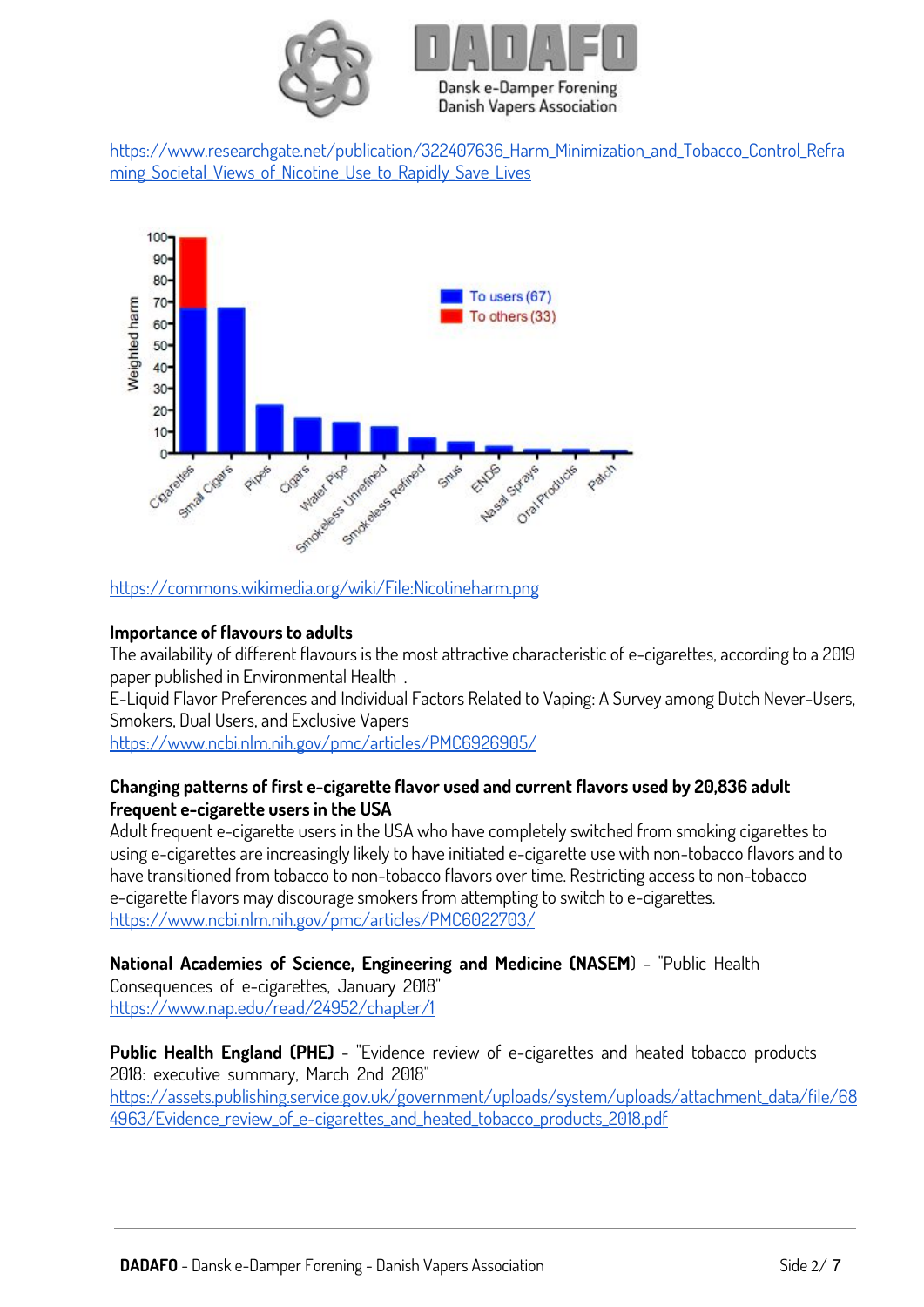



**Public Health England's 2020 Evidence Update** found that fruit flavours are the most popular flavours for adult vapers, that banning flavoured e liquids would deter adults from vaping and might push them towards unregulated and illicit products.

Vaping in England: evidence update March 2020, Public Health England [https://assets.publishing.service.gov.uk/government/uploads/system/uploads/attachment\\_data/file/86](https://assets.publishing.service.gov.uk/government/uploads/system/uploads/attachment_data/file/869401/Vaping_in_England_evidence_update_March_2020.pdf) [9401/Vaping\\_in\\_England\\_evidence\\_update\\_March\\_2020.pdf](https://assets.publishing.service.gov.uk/government/uploads/system/uploads/attachment_data/file/869401/Vaping_in_England_evidence_update_March_2020.pdf)

### **Clinical evidence from the England National Centre for Smoking Cessation and Training (NCSCT,**

**2016)** demonstrates that fruit flavours are popular with those ex-smokers who want to avoid the taste of tobacco.

Electronic cigarettes: A briefing for stop smoking services, National Centre for Smoking Cessation and Training (NCSCT)

[https://www.ncsct.co.uk/publication\\_electronic\\_cigarette\\_briefing.php](https://www.ncsct.co.uk/publication_electronic_cigarette_briefing.php)

### **Once Again: Flavours Are Preferred by Adults, Not Just Teens**

"Our data show that flavors aren't just popular with the youth, but [with adults as well,](https://www.vapingpost.com/2016/07/29/flavors-why-do-vapers-like-them/)" said lead author and associate professor of medicine and public health sciences, Dr. Ping Du. "Many of the participants in our study indicated that they used e-cigarettes as a means to quit smoking or avoid relapse, and these flavors may be part of the reason why they end up using e-cigarettes in the long term," she said. [https://www.vapingpost.com/2020/04/20/once-again-flavours-are-preferred-by-adults-not-just-teen](https://www.vapingpost.com/2020/04/20/once-again-flavours-are-preferred-by-adults-not-just-teens/) [s/](https://www.vapingpost.com/2020/04/20/once-again-flavours-are-preferred-by-adults-not-just-teens/)

## **Flavours - why do vapers like them?**

What would be your answer to the proposition "A specific reason I use flavored e-liquid in my electronic cigarette product is…"? – This is the topic that Dr Eric Soule, a researcher from the Center for the Study of Tobacco Products of the Department of Psychology of Virginia Commonwealth University addresses in his last with a financial support of the National Institute on Drug Abuse of the National Institutes of Health. Soule EK., Lopez AA., Guy MC., Cobb CO., 2016. Reasons for Using Flavored Liquids among Electronic Cigarette Users: a Concept Mapping Study.Drug and Alcohol Dependence <http://dx.doi.org/10.1016/j.drugalcdep.2016.07.007>

**Black market** 

If people cannot buy regulated products they will turn to the black market. Unregulated products may include harmful ingredients and could be dangerous to the user, creating a net harm increase to the general public health.

Removing flavours will result in independent vape shop closures, which will favour the tobacco industry.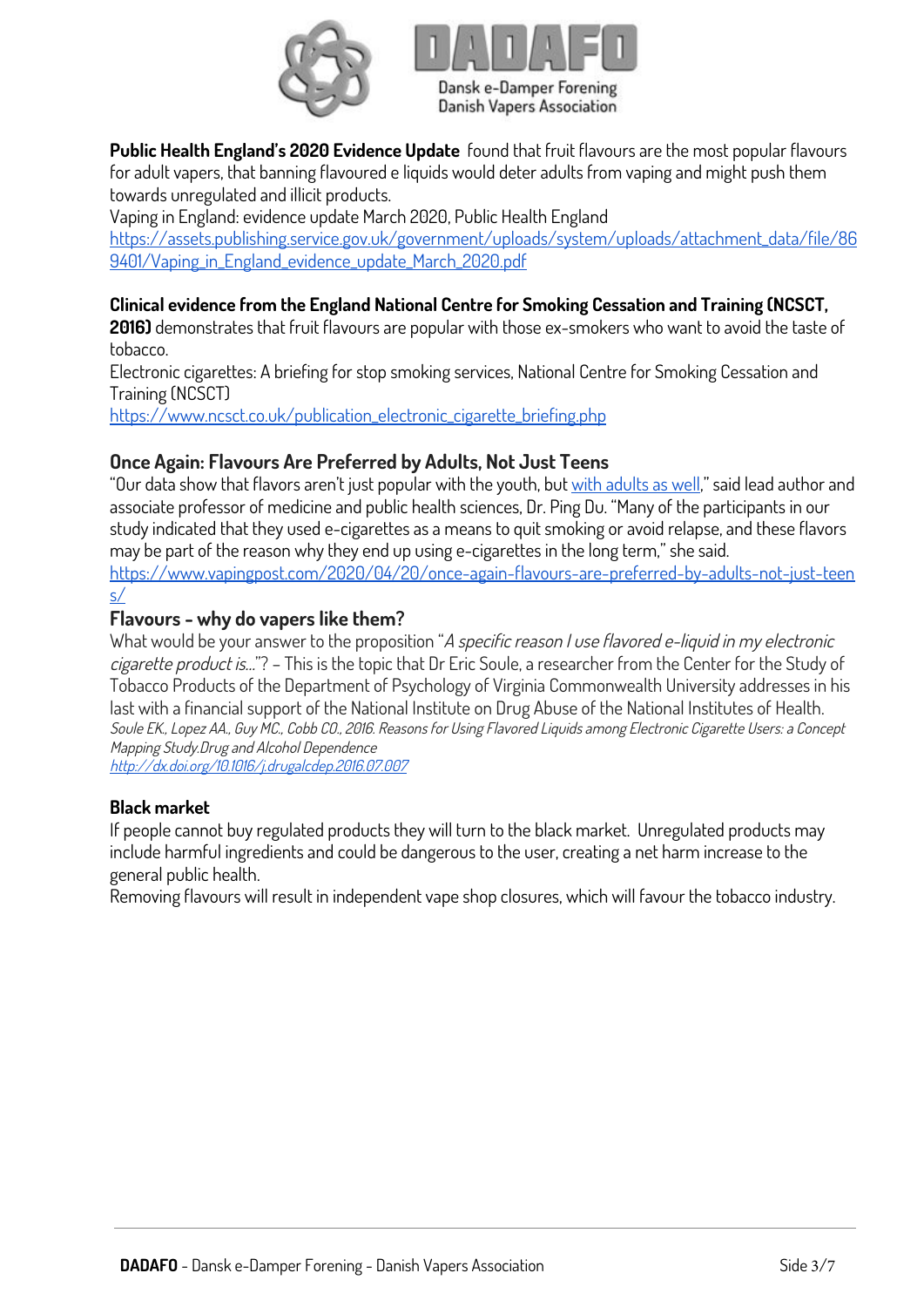



### **Youth vaping in Denmark, and in general**

The reason given for the notification are concerns about youth vaping. However, countries which collect data have not seen significant increases in vaping amongst teens who do not already smoke. This is the case in many of the European countries, where the TPD has been introduced. In Denmark, smoking and vaping is prohibited for youth under the age of 18 - and in many schools, it is frowned upon. The school masters/mistresses take direct action, if they find out that any pupils are smoking or vaping, and report it to their parents. The result of these actions is, that many youths instead switch to snus!

| Survey of schoolchildren |                   |                |                          |                                   |                |                 |
|--------------------------|-------------------|----------------|--------------------------|-----------------------------------|----------------|-----------------|
|                          | <b>Ever tried</b> |                | Difference in %          | Used within the<br>previous month |                | Difference in % |
|                          | 2014              | 2018           |                          | 2014                              | 2018           |                 |
| Boys (age)               |                   |                |                          |                                   |                |                 |
| 11                       | 3                 | $\overline{c}$ | $-33%$                   | $\overline{c}$                    | <1>            | $-100%$         |
| 13                       | 11                | 11             | $\overline{\phantom{a}}$ | $11 - 7$                          | $\overline{5}$ | $-28.5%$        |
| 15                       | 33                | 30             | $-1.1$                   | 17                                | 13             | $-23.5%$        |
| Girls (age)              |                   |                |                          |                                   |                |                 |
| 11                       |                   | 1              |                          |                                   | $\leq$         | $\tilde{?}$     |
| 13                       | 7                 | 5              | $-28%$                   | 4                                 | $\overline{c}$ | $-50%$          |
| 15                       | 24                | 17             | $-29%$                   | 13                                | $\overline{7}$ | $-46%$          |

The "Survey of School children", conducted in 2014 and 2018, show a major decline in youth that vape, and if the Danish Health Authority (Sundhedsstyrelsen) would publish their long awaited and long overdue report for 2019, the decline would probably be even more drastic.

People, and youth, do not start vaping because of the flavours - they start either because they need a low risk alternative to smoking - or out of curiosity.

**Link to show key risk factor for youth smoking is having parents who smoke:** 

<https://www.sciencedirect.com/science/article/pii/S0306460318306233>

**NYTS 2019 data** - curiosity was the number one reason for teen vaping (flavours 3rd) [https://www.cdc.gov/mmwr/volumes/68/ss/ss6812a1.htm#T5\\_down](https://www.cdc.gov/mmwr/volumes/68/ss/ss6812a1.htm#T5_down)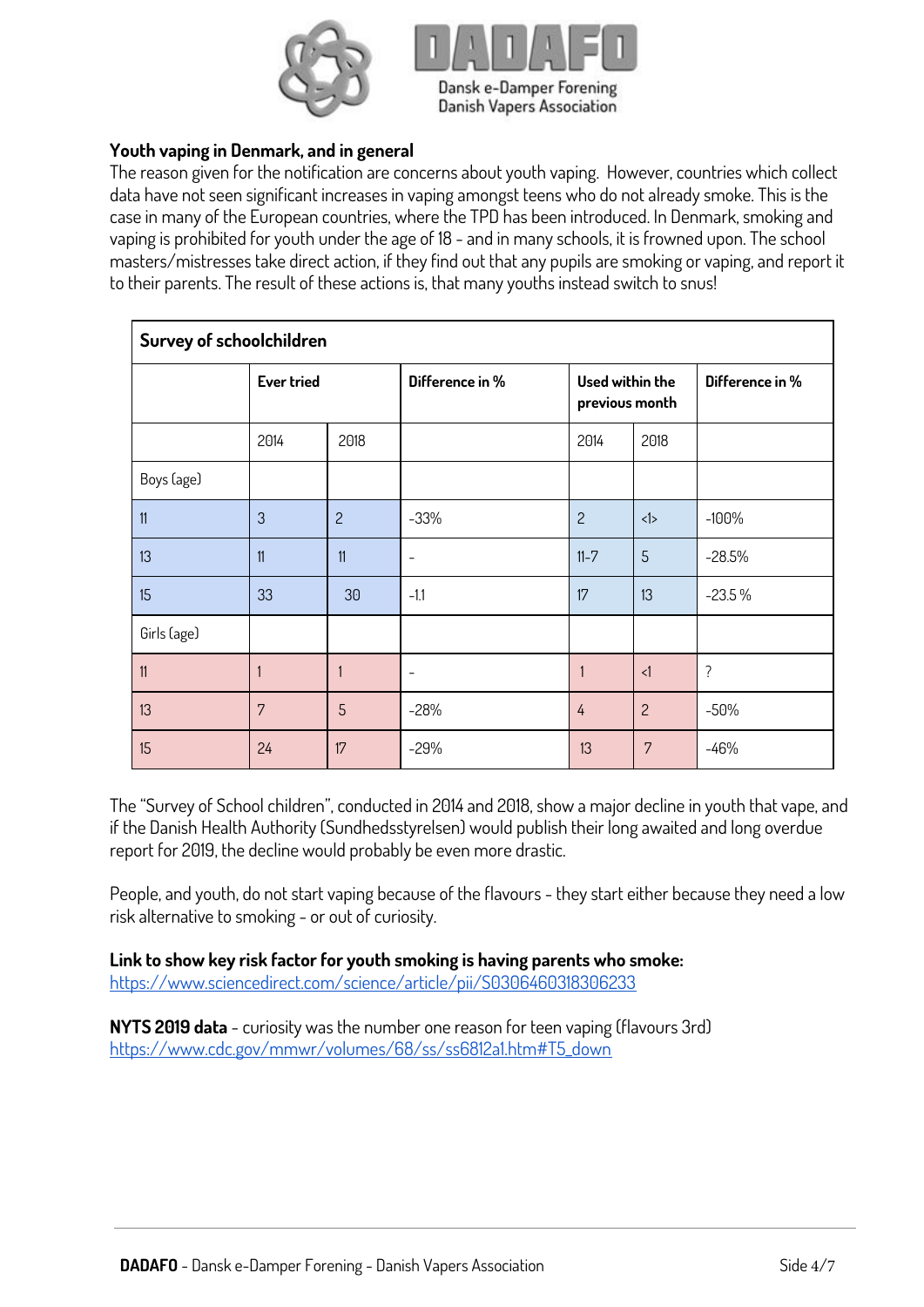

On behalf of the association's members, the board of DADAFO and the Danish vapers…

### **Chairman**

Kim Dabelstein Petersen chairman@dadafo.dk kdp@dadafo.dk Fon: +45 4033 0550 / +45 3045 7516

### **Treasurer**

Peter Stigaard treasurer@dadafo.dk ps@dadafo.dk Fon : +45 3045 7517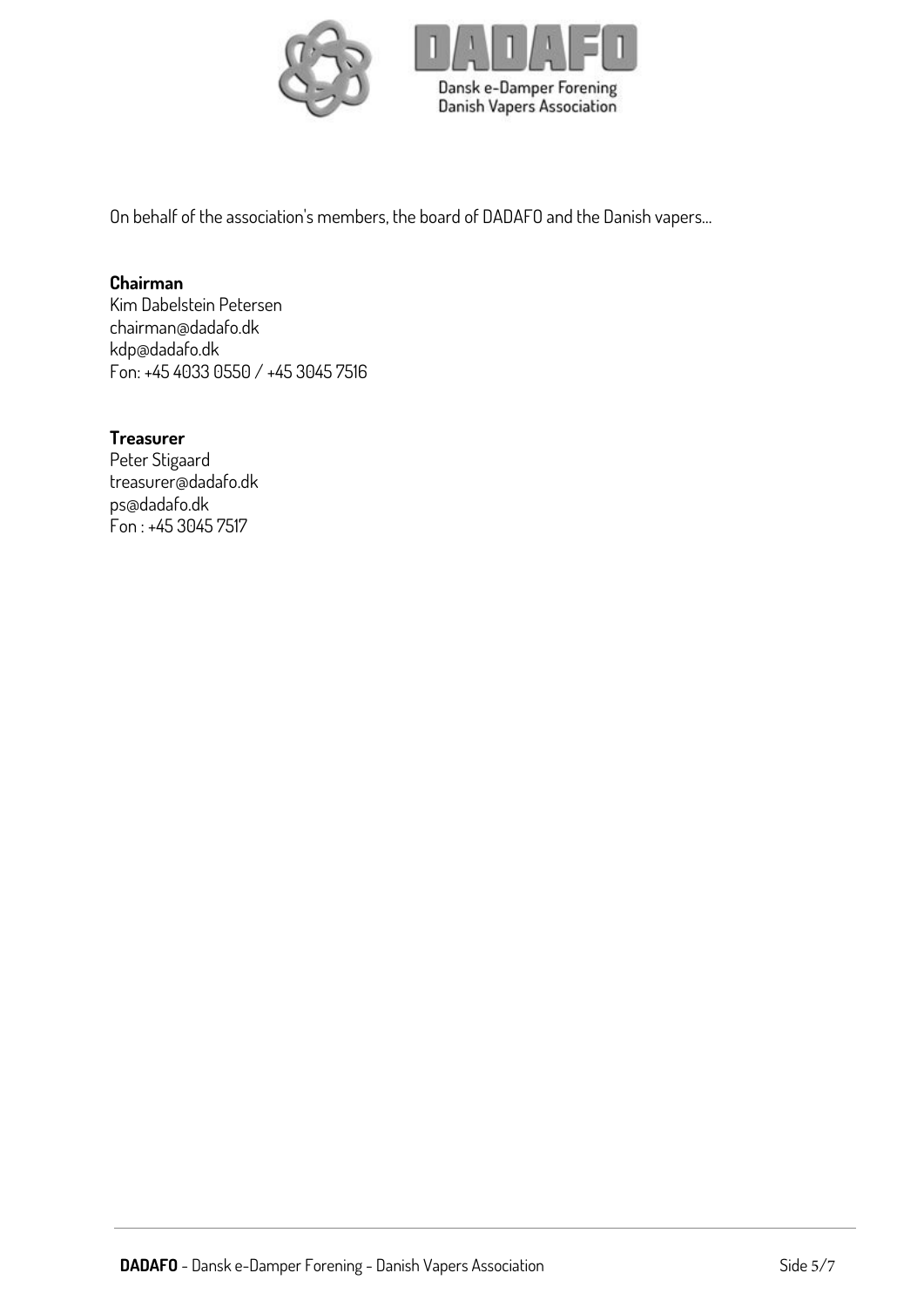



### **Disclaimer - Who is DADAFO**

**DADAFO - Danish Vapers Association**, is an independent, non-profit consumer organization run by members/consumers. The board is elected by the members and the association is run for the membership fees and the consumers voluntary donations. There are no financial connections to either the tobacco, pharmaceutical or e-cigarette/e-vapor industries. All work in the association is done voluntarily on a pro bono basis.

**DADAFO** speaks on behalf of the Danish vapers, as well as the smokers who in the future are expected to want to use an e-product as an alternative to smoking tobacco - or as part of a smoking cessation.

**DADAFO** currently has over 3.100 registered and dedicated members, all of whom are over 18 - which is a requirement for membership of the association. The median age of the association members is approx. 40-42 years. The members of DADAFO come from all parts of the country, and the state community.

**DADAFO** is part of a larger international consumer community; **[INNCO, The International Network of](https://innco.org/)  [Nicotine Consumer Organizations](https://innco.org/)** - which, through information and knowledge sharing, tries to put tobacco harm reduction, THR, on the global political agenda.

**DADAFO** is part of a larger European consumer community, **[ETHRA - European Tobacco Harm](https://www.ethra.co/)  [Reduction Advocates](https://www.ethra.co/)**, which, through information and knowledge sharing, tries to put tobacco harm reduction, THR, on the European political agenda.

**DADAFO** is part of a larger Nordic consumer community, **[NNTHR - Nordic Network on Tobacco Harm](https://www.facebook.com/groups/1673998382649999/)  [Reduction - CSO-NGO,](https://www.facebook.com/groups/1673998382649999/)** which through information and knowledge sharing, tries to put tobacco harm reduction, THR, on the Nordic political agenda.

**DADAFO** conducts nonprofit lobbying and information work, and actively participates in information work, standardization work through Danish Standard, CEN and ISO.

**DADAFO** participates in international conferences on health promotion, tobacco harm reduction and the use of alternative nicotine products as a substitute for the tobacco products.

**DADAFO** is always available for a developing and mutually informative dialogue - and you can always contact us with any questions - by visiting our website.

**DADAFO** as a consumer organization, advocates that the market for e-cigarettes and e-vapor products must of course be regulated - so that we as consumers can be sure that the equipment we buy is as safe as possible and that the liquids we buy are as good, clean and of the highest quality possible. But regulation/legislation must also be proportionate, to ensure that it is not easier or cheaper to choose tobacco cigarettes rather than e-cigarettes.

**DADAFO** as a consumer organization, is in favor of setting an age limit of 18 years, as adopted by law. We are well aware that there are already vapers under the age of 18, and setting an age limit makes it easier for politicians to argue that e-vapor products are primarily for use by adults trying to make something good for their health, by replacing the tobacco with a far less harmful alternative.